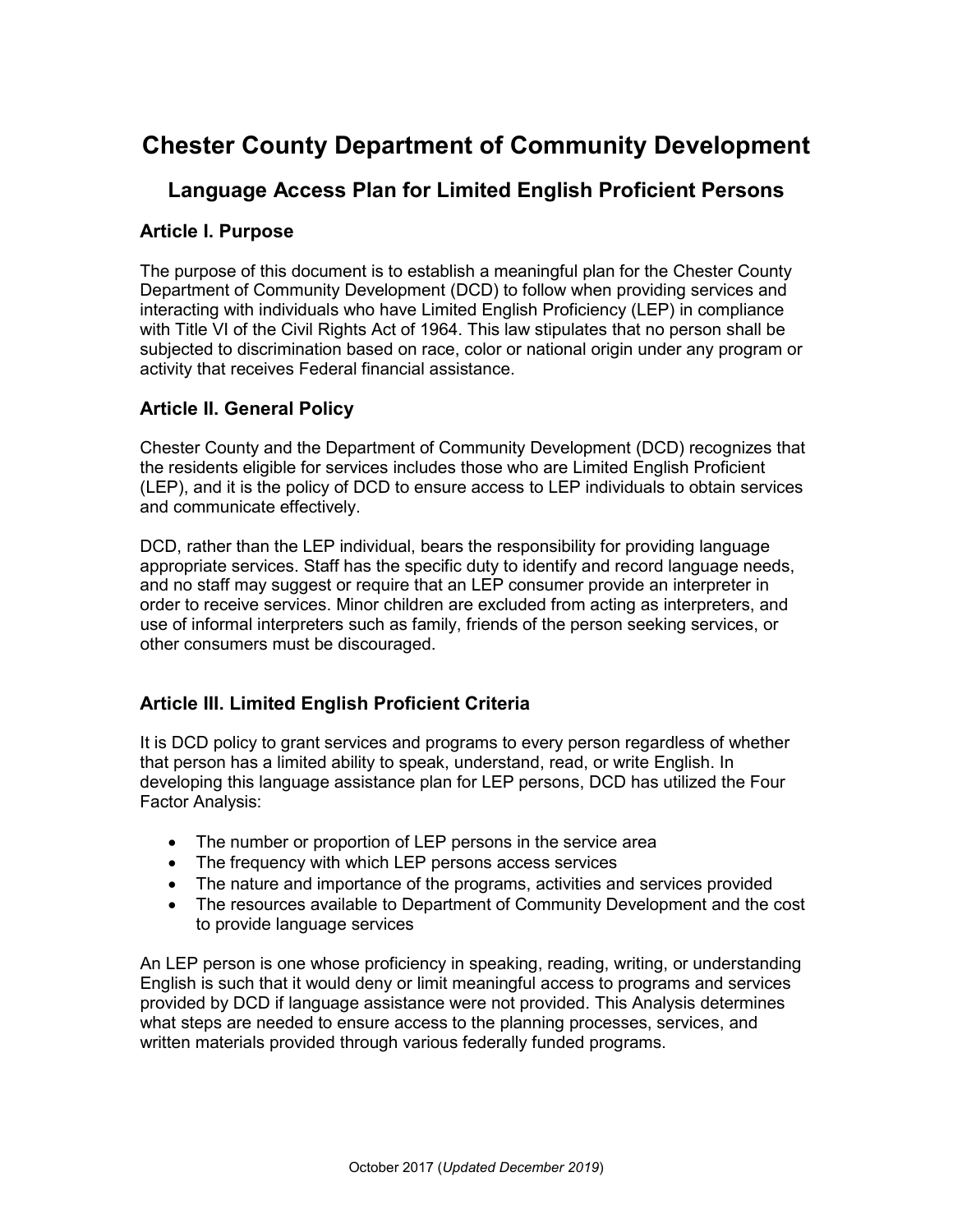### **Article IV. Definitions**

Limited English Proficiency—Individuals that do not speak English as their primary language and who have limited ability to read, speak, write, or understand English may have Limited English Proficiency, or "LEP". These individuals may be entitled to language assistance with respect to certain types of services, benefits, or encounters.

Language Access Plan—Guiding document that ensures access to programs is provided to individuals that may have Limited English Proficiency and that the resources to do so are available.

Four-Factor Analysis—A component of a Language Access Plan. The Analysis sets forth the steps an organization should take to determine how to provide meaningful access for Limited English Proficient individuals so that their federally funded programs meet the requirements of the law.

Translation—Services are a more deliberate process, where written text is translated from the source language, in this case English, to other languages.

Interpretation—Language interpretation services provided real time, oral interpretation from one language to another. This is done with an interpreter orally translating a conversation or meeting live, and in-person.

#### **Article V. Four Factor Analysis**

*1. Number of LEP Persons Served*

The American Community Survey (ACS) defines LEP persons as those living in the United States, regardless of whether they are a citizen, who speak a language other than English in their homes and if they speak English "very well" or "less than very well". Those individuals that speak English "less then very well" are classified as LEP persons. Persons who do not speak, read, write or understand English as their primary language may be entitled to language assistance through other means such as interpretation or translation so that they may receive access to services and programs.

The U.S. Department of Housing and Urban Development (HUD) has established "safe harbor" guidelines for written materials which declares that vital documents should be translated in the language(s) of any language group with 1,000 or 5% (whichever is less) of the eligible populace.

According to 2015 ACS estimates, Chester County has a population of 486,714 people ages five (5) years and over, of which 59,595 (12.2%) speak a language other than English at home. There are three language groups that the ACS has identified in Chester County: Spanish, Indo-European, and Asian and Pacific Islander.

Spanish is the second most commonly spoken language in Chester County with 12,518 (2.6%) of the residents speaking English "less than very well." There are 4,363 (0.9%) Asian and Pacific Islander residents that speak English "less than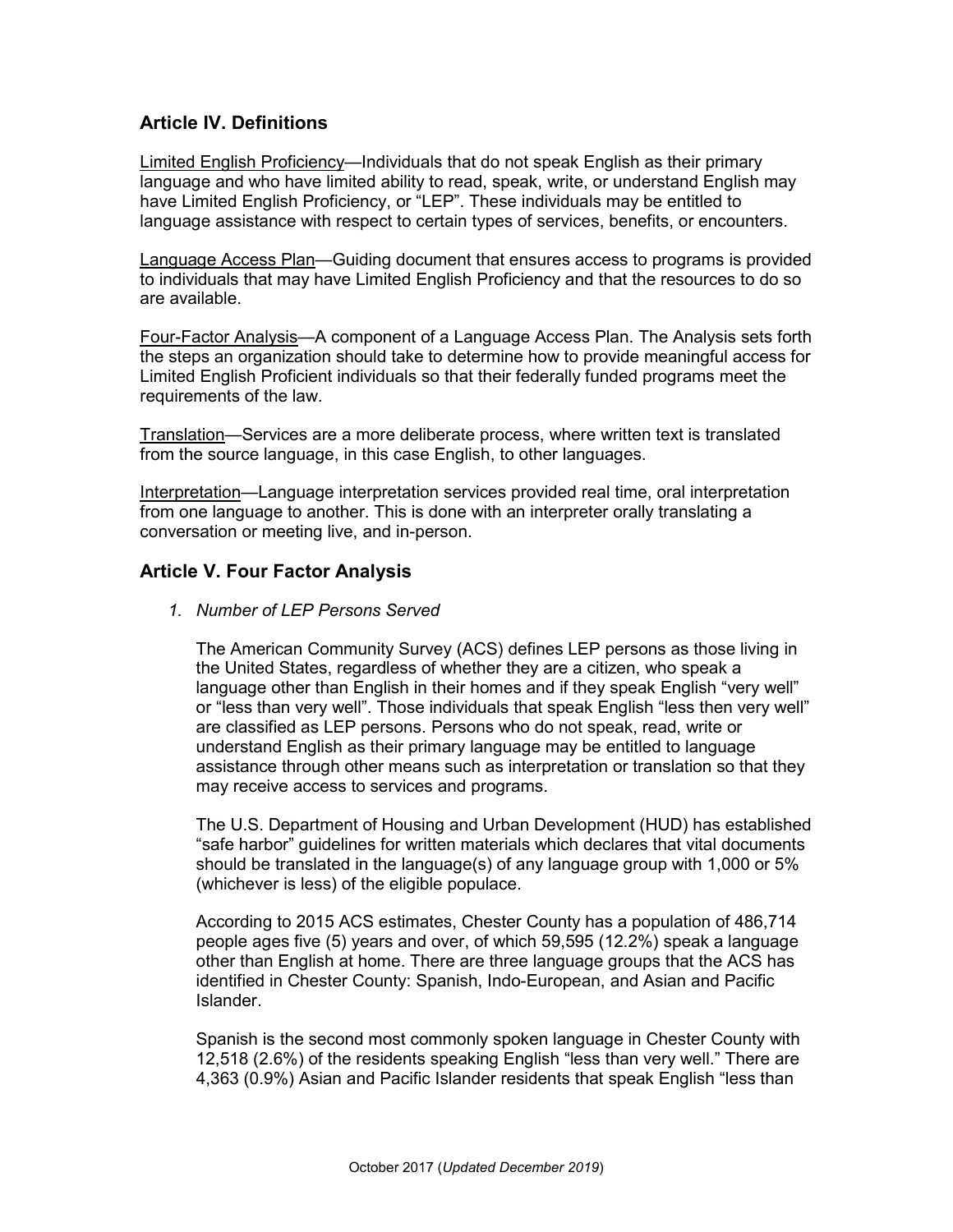very well," while 4,182 (0.9%) Indo-European individuals that speak English "less than very well."

Spanish is the most frequently encountered of these languages; according to HUD's safe harbor guidelines, DCD and its services providers will have readily available critical documents translated in that language for Chester County Residents.

#### *2. LEP Persons' Frequency of Contact*

DCD has reviewed the frequency with which staff and providers have, or could have, contact with LEP persons. This includes documenting phone inquiries, office visits, public meetings, and other interactions.

DCD has several points of contact with residents who inquire about services and assistance:

- Office walk-ins—Members of the public will, on rare occasions, walk into DCD during business hours to inquire information about services. Bilingual Spanish staff is available to interpret; in cases where the bilingual speaking staff is unavailable, or a different language is spoken, "I speak" language cards are available at the front desk.
- Phone calls—DCD receives frequent calls during business hours to inquire information about services. If a caller with LEP requires assistance, the call will be transferred to bilingual staff or use telephonic interpretation.
- Public meetings—DCD conducts public meetings during which Chester County citizens are invited to attend to learn more about and comment upon agency initiatives. DCD will provide interpretation upon request, to the best of its ability.

DCD encounters few LEP persons. Of those LEP individuals encountered, most individuals were requesting information about housing and workforce resources.

*3. Nature and Importance of the Program, Activity, or Service*

Access to safe, decent, and affordable housing and full employment potential are vital to any person living in Chester County. The services and programs provided by DCD continue to be important as they relate to these needs.

DCD offers several housing programs by contracting with area non-profit organizations, including housing rehabilitation and senior home maintenance programs, and a first time homebuyer program. Additionally, staff can provide information and referrals to residents seeking information about fair housing issues.

The Chester County Workforce Development Board (WDB) is staffed by DCD, which also acts as the fiscal agent. The WDB funds a variety of job training,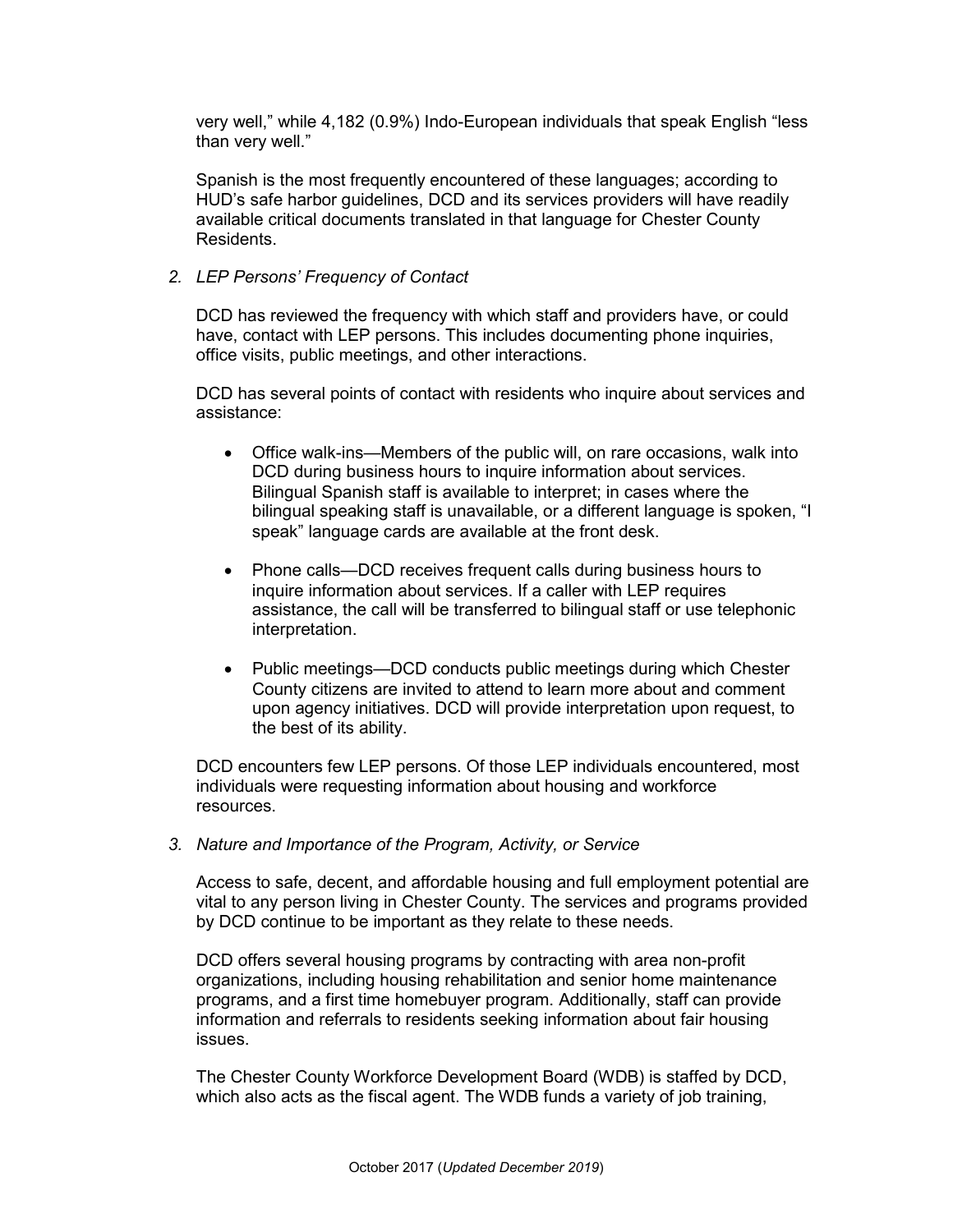education, and employment initiatives for job seekers at the PA CareerLink® - Chester County and the United Way Financial Stability Center.

These programs have varying eligibility thresholds, but many target assistance to low‐ and moderate‐income individuals and households. Therefore, DCD seeks to communicate effectively with all persons making inquiries regarding available assistance.

*4. Resources available*

DCD has the following resources available to them enabling the organization to reach out to LEP persons in Chester County at a low/reasonable cost.

*Documents*—Program documents distributed by DCD that are also available in Spanish include the following:

| Department of Community Development<br>610-344-6900   | Fair Housing Equal Opportunity for All<br>$\bullet$<br>Equidad en la Vivienda Igualdad de Oportunidades<br>para Todos<br>Are you a Victim of Housing Discrimination?<br>¿Es Usted una Víctima de la Discriminación en la<br>Vivienda?<br>Experiencing Homelessness? (2-1-1)<br>¿Estás experimentando la falta de vivienda? (2-1-1)<br>Extreme Weather Emergency Shelter Policy<br>La Póliza de Climo Extremo para el Refugio) |
|-------------------------------------------------------|-------------------------------------------------------------------------------------------------------------------------------------------------------------------------------------------------------------------------------------------------------------------------------------------------------------------------------------------------------------------------------------------------------------------------------|
| PA Career Link® - Chester County<br>610-280-1010      | Job seeker enrollment forms<br>$\bullet$<br>EEO posters<br>Unemployment compensation call center<br>information<br>Consumer satisfaction surveys<br>Civil rights form<br>$\bullet$<br>Grievance procedures                                                                                                                                                                                                                    |
| Good Neighbors                                        | Good Neighbors Home Repair<br>$\bullet$                                                                                                                                                                                                                                                                                                                                                                                       |
| 610-444-1860                                          | Buenos Vecinos Reparación para Hogares                                                                                                                                                                                                                                                                                                                                                                                        |
| Housing Partnership of Chester County<br>610-518-1522 | First Time Home Buyer Program<br>$\bullet$<br>Programa de Compradore de Casa por Primera Ves<br><b>Credit Counseling Program</b><br>Consejería de Crédito y Presupuesto<br>Housing Rehabilitation Program<br>$\bullet$<br>Programa de Rehabilitación de Vivienda<br>Home Modification Program<br>Programa de Modificación de Hogar<br>Senior Home Maintenance Program<br>Programa de Mantenimiento de Hogar para<br>Acianos   |
| Rover Community Transportation<br>484-696-3854        | How to Ride Rover (in English and Spanish)<br>$\bullet$                                                                                                                                                                                                                                                                                                                                                                       |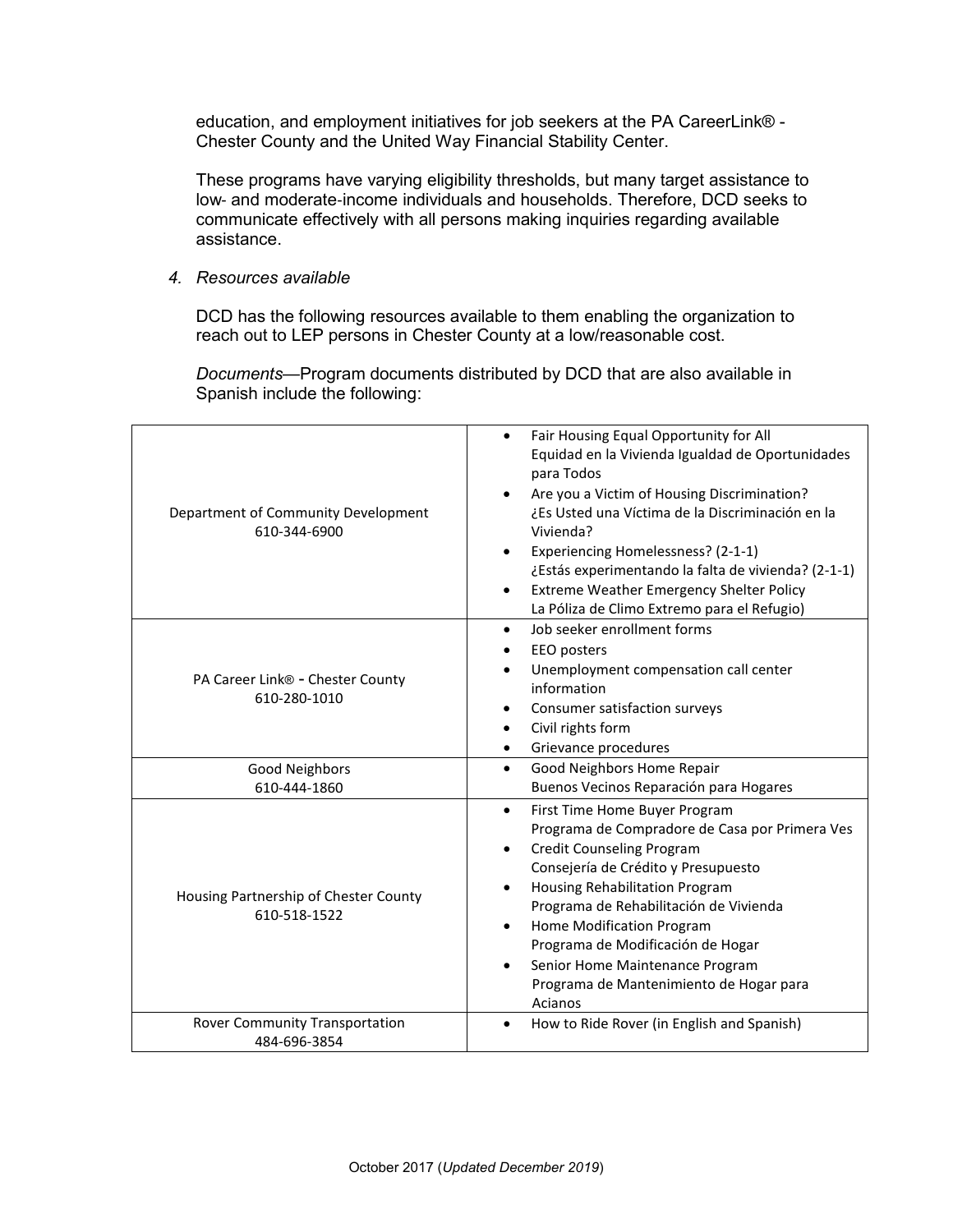*Google Translate on DCD and WDB websites*—The County of Chester's website features Google Translate on its pages so that visitors can view the content posted on the DCD page [\(www.chesco.org/ccdcd\)](http://www.chesco.org/ccdcd) and the WDB page [\(www.chesco.org/wib\)](http://www.chesco.org/wib) in their language of choice.

*ReferWeb*—Chester County's *ReferWeb* Resource Directory [\(www.referweb.net/chesco\)](http://www.referweb.net/chesco/) includes a variety of health and human services resources, including information on housing and shelter services. This site also features Spanish translation via Google Translate.

*JobGateway*—Provided by the Pennsylvania Department of Labor and Industry, JobGateway [\(www.jobgateway.pa.gov\)](http://www.jobgateway.pa.gov/) serves job seekers and employers by posting job openings and allowing users to post their resumes. The entire site translates into Spanish.

*Interpreter Services*—DCD states in public meeting announcements that interpretive services are available upon request. It also employs two bilingual staff that may be available to assist LEP consumers that speak Spanish.

The County of Chester has a contractual relationship with Propio Language Services, which offers translation services over the telephone, video voice-overs and document translation. This service supports over 200 languages and has telephone interpreters available 24 hours a day, every day of the year; DCD can utilize this service to call and access an interpreter when the need arises at no cost to consumers.

*I Speak Cards*—DCD may need to assist individuals requesting information but that are unable to communicate in English. Such LEP consumers will be asked if they need assistance by using language identification cards to identify their language.

*PA CareerLink*® -*Chester County*—The PA CareerLink® - Chester County provides many residents of Chester County with employment opportunities. This is a cooperative program in which job seekers and employers share access to a wide array of job training, education and employment services. Documents in the CareerLink are available for translation. There are four bilingual staff members on site to provide interpretive services in accordance with its own Language Access Plan (LAP).

*Staff Training*—DCD will provide training on LEP awareness and required assistance actions under the Language Assistance Plan for employees. This includes:

- Background of the LAP
- DCD obligation to provide meaningful access to individuals with LEP
- Review of procedures related to the LAP
- Ongoing updates related to LEP analysis